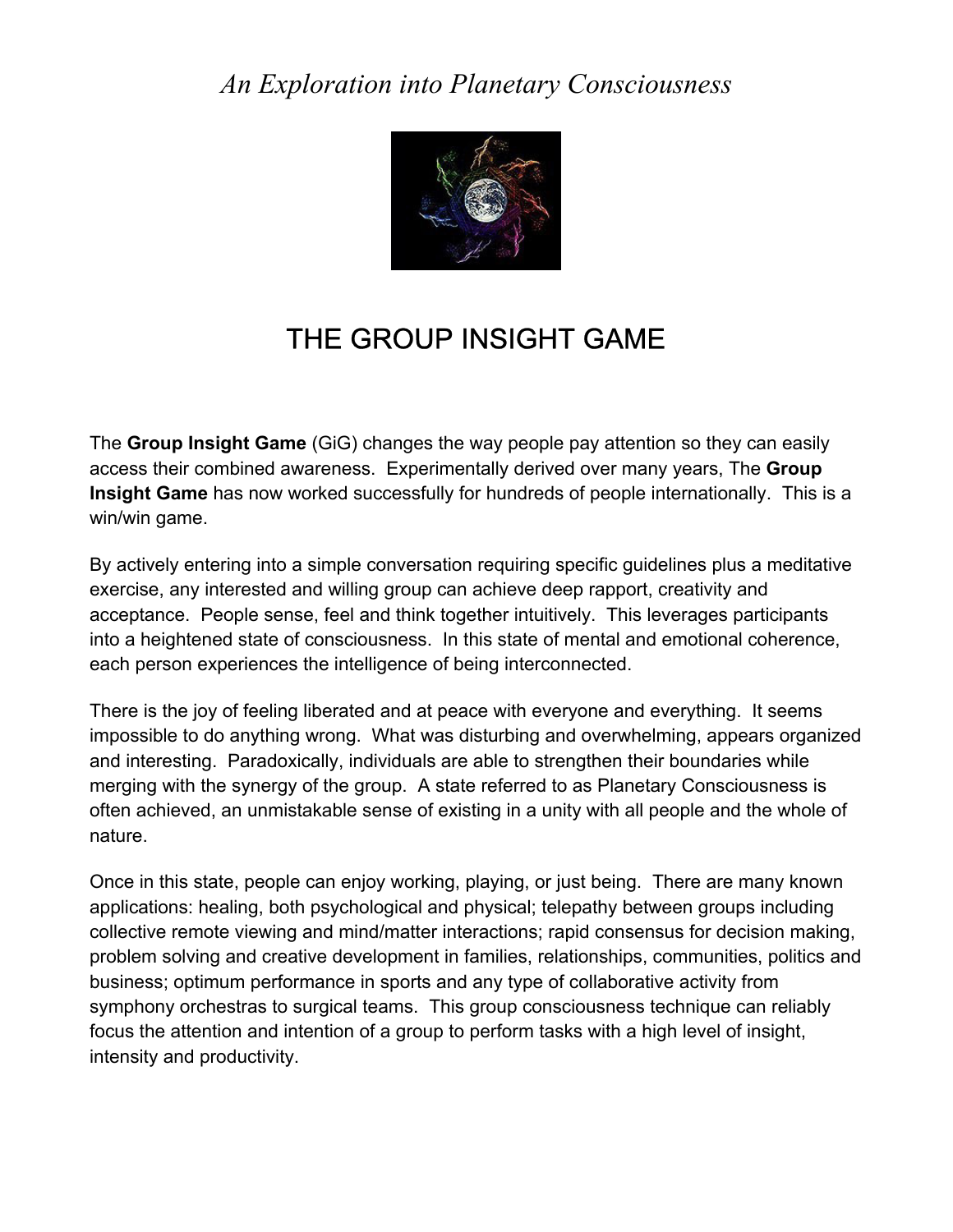Learning to play the **Group Insight Game** is much less demanding than learning how to balance a bicycle for the first time, yet what is required is comparable. A skilled facilitator/participant instructs players on the basics of the game.

What's required: Analogous to combining pedaling and balancing with awareness of the ground in front of them, players must keep track of at least three things. Each individual speaks to the group as a whole and the whole group listens. Participants must stay focused on actively verbalizing their experience of nonverbal rapport--as it occurs--with others. At the same time, everyone monitors conscious adherence to guidelines governing the use and avoidance of certain words and references. During this speaking and listening process, everyone makes eye contact with a partner. Unfamiliar speech and behavior patterns cause a heightened state of attention. This allows the group to travel into collective consciousness.

## BACKGROUND

A Project of The Human Connection Institute and the Institute of Noetic Sciences.

*"Educating for Peace through Planetary Consciousness: The Human Connection Project"* is a long term educational/research effort involving a community of international scientists studying the hypothesis that humanity shares a single body, heart and mind. A cooperative effort involving the linkage of five scientific laboratories located in American and European cities will soon attempt to replicate numerous successful single lab studies. Subtle nervous system changes are expected to occur in participants thousands of miles apart as each in turn is allowed to secretly focus attention on another team member over one-way closed circuit TV. If, as expected, additional evidence is found to support this hypothesis, it will be dramatically presented to international television audiences, as part of a social research experiment with the following reasoning:

- $\rightarrow$  Approximately, 95 to 97% of what happens in our personal "consciousness" never reaches our-so called-conscious awareness. In fact, millions of cooperating brain cells "pay attention" together to create our sensations, feelings, thoughts and intuitions.
- $\rightarrow$  Similarly, within the "global brain" of humanity, millions of people may need to perceive compelling evidence of being linked together for the average person to have a conscious perception of being more deeply interconnected with others.
- $\rightarrow$  If this latest round of scientific studies should prove positive and the media-based, social research experiment succeeds, there could be an irreversible shift in the average person's tendency to experience a spontaneous sense of interconnectedness with others.